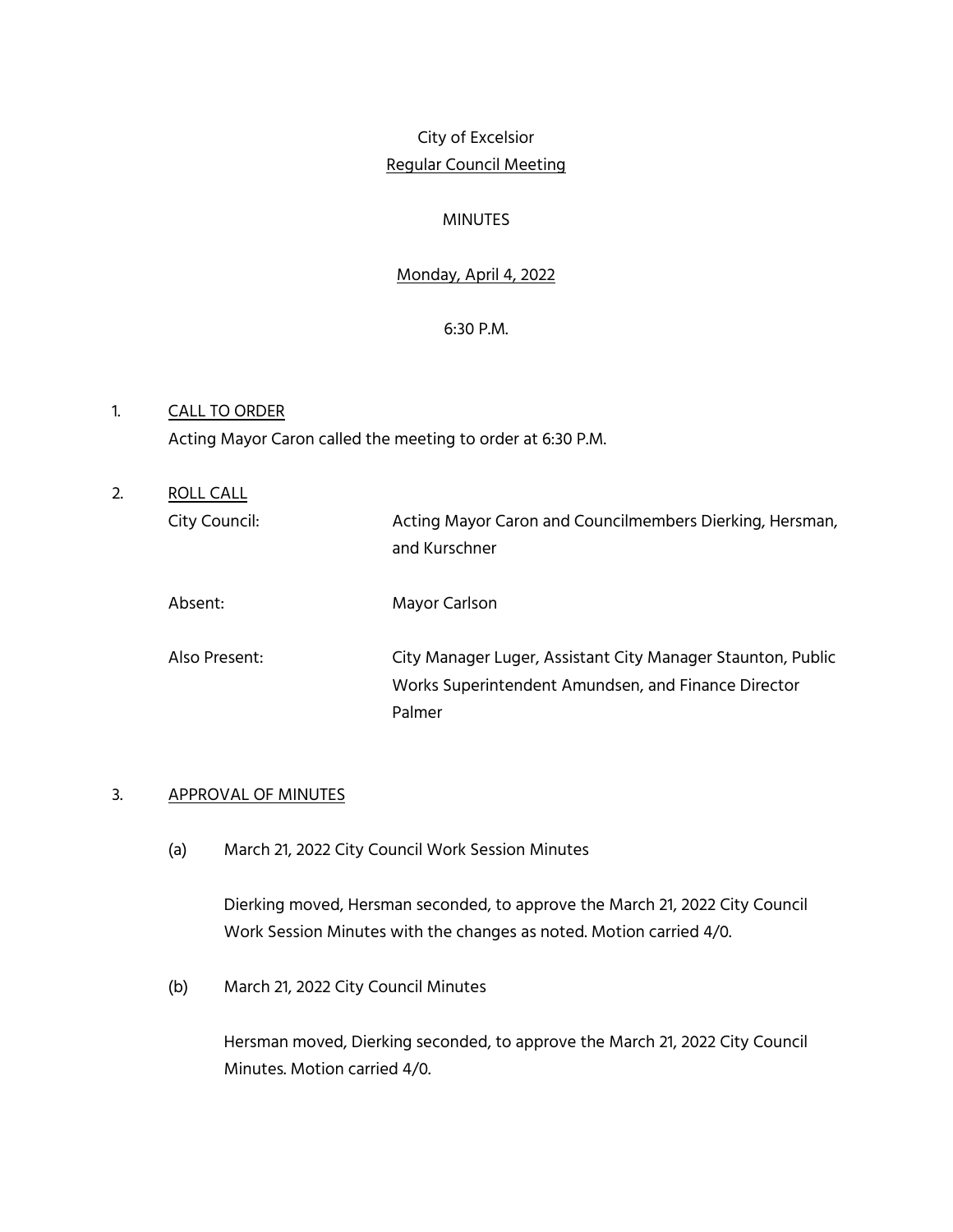Minutes City Council Meeting Monday, April 4, 2022 Page 2

#### 4. OPEN FORUM

Peter Hartwich, 186 George Street, addressed the Council about the Excelsior Lake Minnetonka Historical Society and Residential Review Process.

## 5. CITY COUNCIL COMMUNICATIONS, QUESTIONS, and REPORTS

(a) Excelsior-Lake Minnetonka Chamber of Commerce Update

No Update.

(b) Parks and Recreation Commission Update

Tim Amundsen, Public Works Superintendent, gave an update on the Parks and Recreation Commission.

(c) Excelsior Fire District Update

Councilmember Dierking gave an update on the Excelsior Fire District.

(d) Construction Update

Tim Amundsen, Public Works Superintendent, gave an update on current construction projects.

(e) Spring Clean-Up – May 21

Spring Clean-Up is scheduled for May 21.

(f) Republic Services Contract Change

 Matt Herman, Republic Services, gave an update on the new Republic Services contract and services.

(g) Infrastructure Update

Acting Mayor Caron gave an update on the infrastructure bills.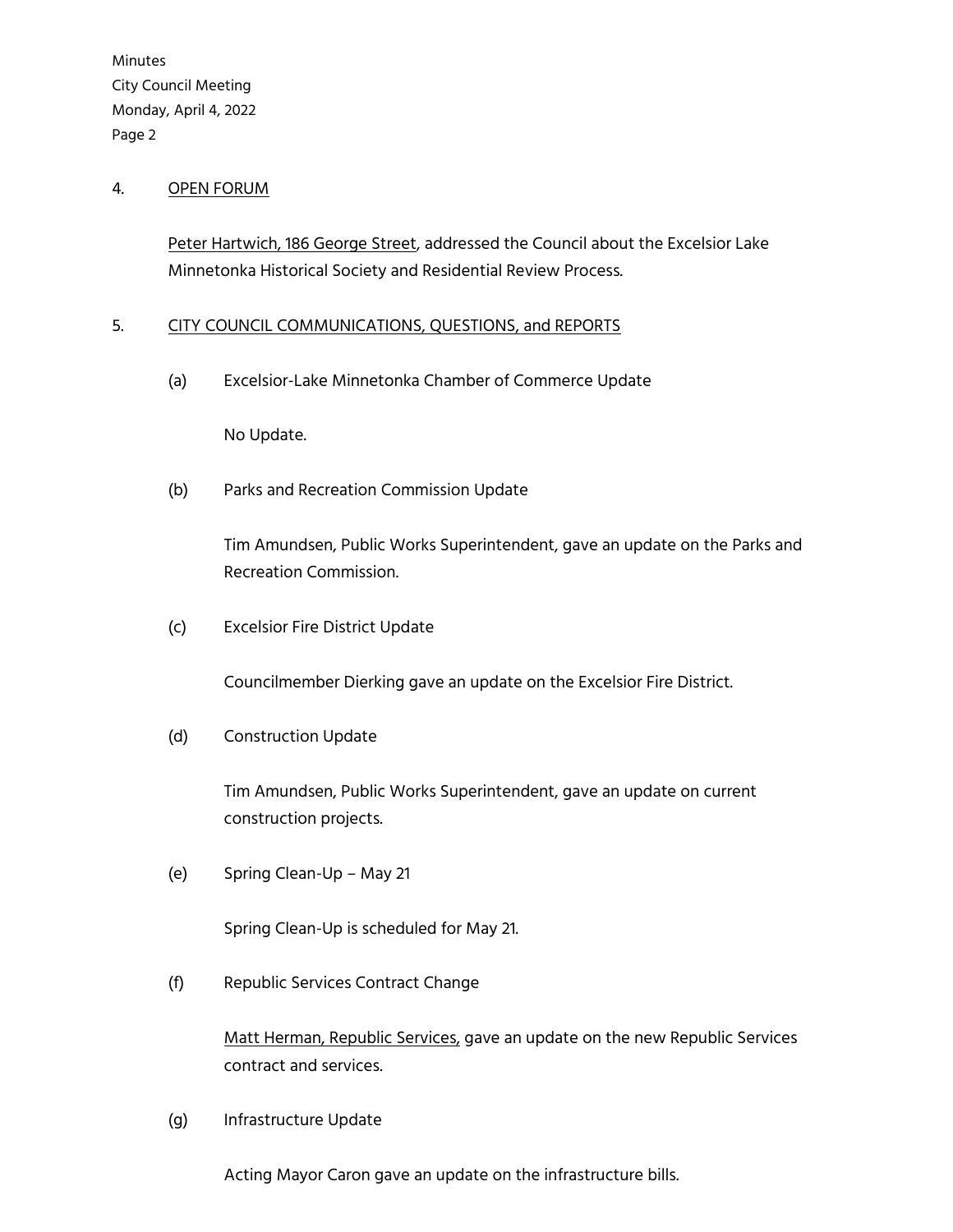Minutes City Council Meeting Monday, April 4, 2022 Page 3

### 6. MEET EXCELSIOR

(a) Excelsior United Methodist Church – Playground Update

Brooke Heerwald Steiner and Sarah Nelson, Excelsior United Methodist Church, addressed the Council.

#### 7. AGENDA APPROVAL

(a) Meeting Agenda

Dierking moved, Hersman seconded, to approve the April 4, 2022 Meeting Agenda. Motion carried 4/0.

#### (b) Consent Agenda

Hersman moved, Dierking seconded, to continue Item 7(b)6 to the April 18, 2022 City Council Meeting. Motion carried 4/0.

Dierking moved, Hersman seconded, approve Items 1,2,3,4,5,7, and 8. Motion carried 4/0.

1. Review Verified Claims under \$20,000 and Approve Verified Claims over \$20,000

> Action – Reviewed Verified Claims under \$20,000 and Approved Verified Claims over \$20,000.

2. 2022 Insurance – Monetary Limits on Municipal Tort Liability

 Action – Elected to not waive the monetary limits on municipal tort liability established by Minnesota Statutes 466.04.

3. Approve February 2022 Financials

Action – Approved February 2022 Financials.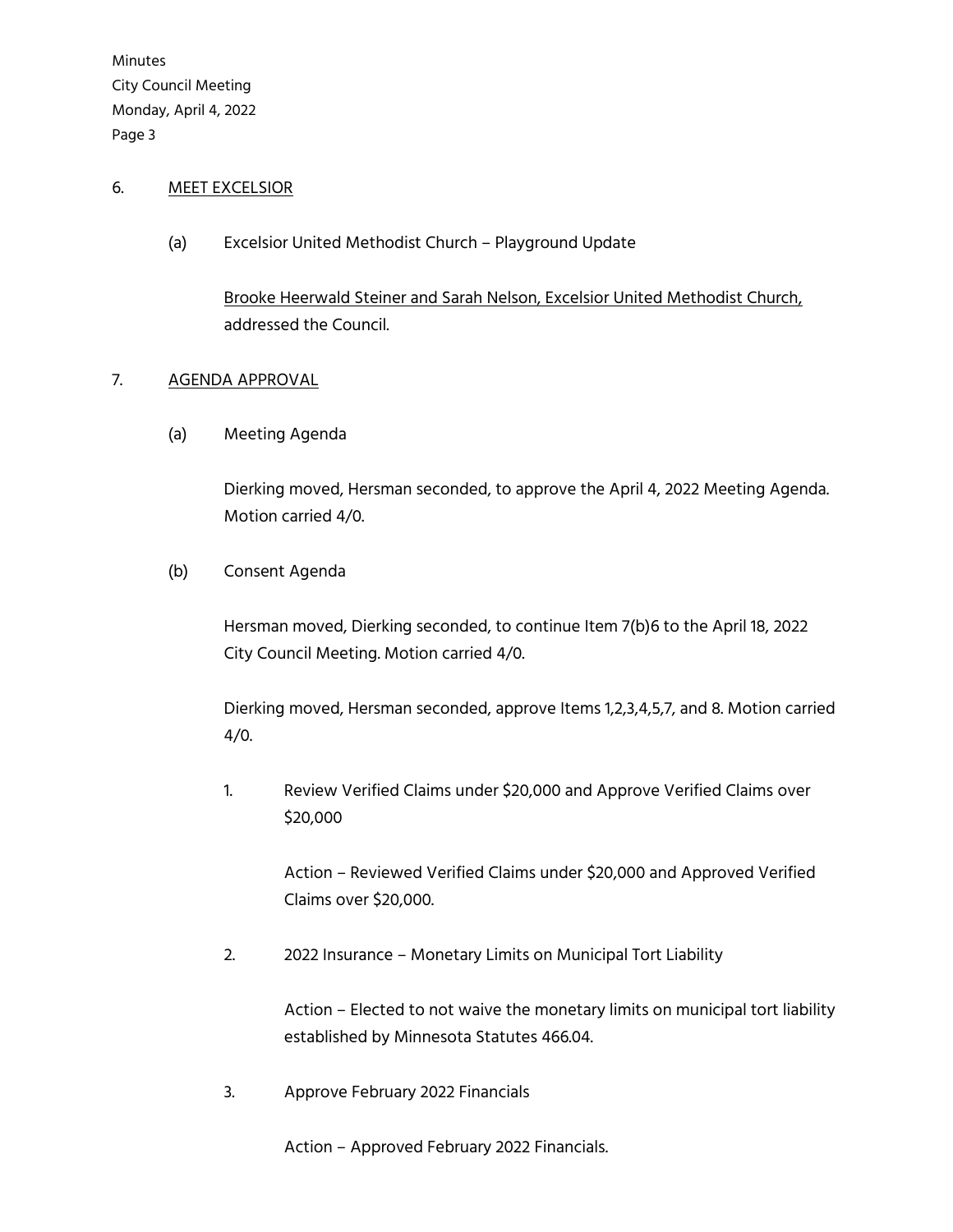Minutes City Council Meeting Monday, April 4, 2022 Page 4

4. Approve February 2022 Building Permit Report

Approved February 2022 Building Permit Report.

5. 2022 Goal Report – First Quarter

No action. Information only.

6. Resolution 2022-16 Approving a Variance for a Sign 481 Second Street

Action – Continued to April 18, 2022 City Council Meeting.

7. Resolution 2022-13 Approving a Design Standards Review 220 School Avenue

> Action – Adopted Resolution 2022-13 Approving a Design Standards Review 220 School Avenue.

8. Approve March 2022 Building Permit Report

Action – Approved March 2022 Building Permit Report.

#### 8. PUBLIC HEARINGS

(a) None

## 9. PETITIONS, REQUESTS and COMMUNICATIONS

(a) 300 Water Street Sketch Plan

Kurschner moved, Hersman seconded, to table this item until after discussion of agenda Item 9(b) 10 Water Street Sketch Plan. Motion carried 4/0.

Kurschner moved, Dierking seconded, to continue this item to the April 18, 2022 City Council Meeting. Motion carried 4/0.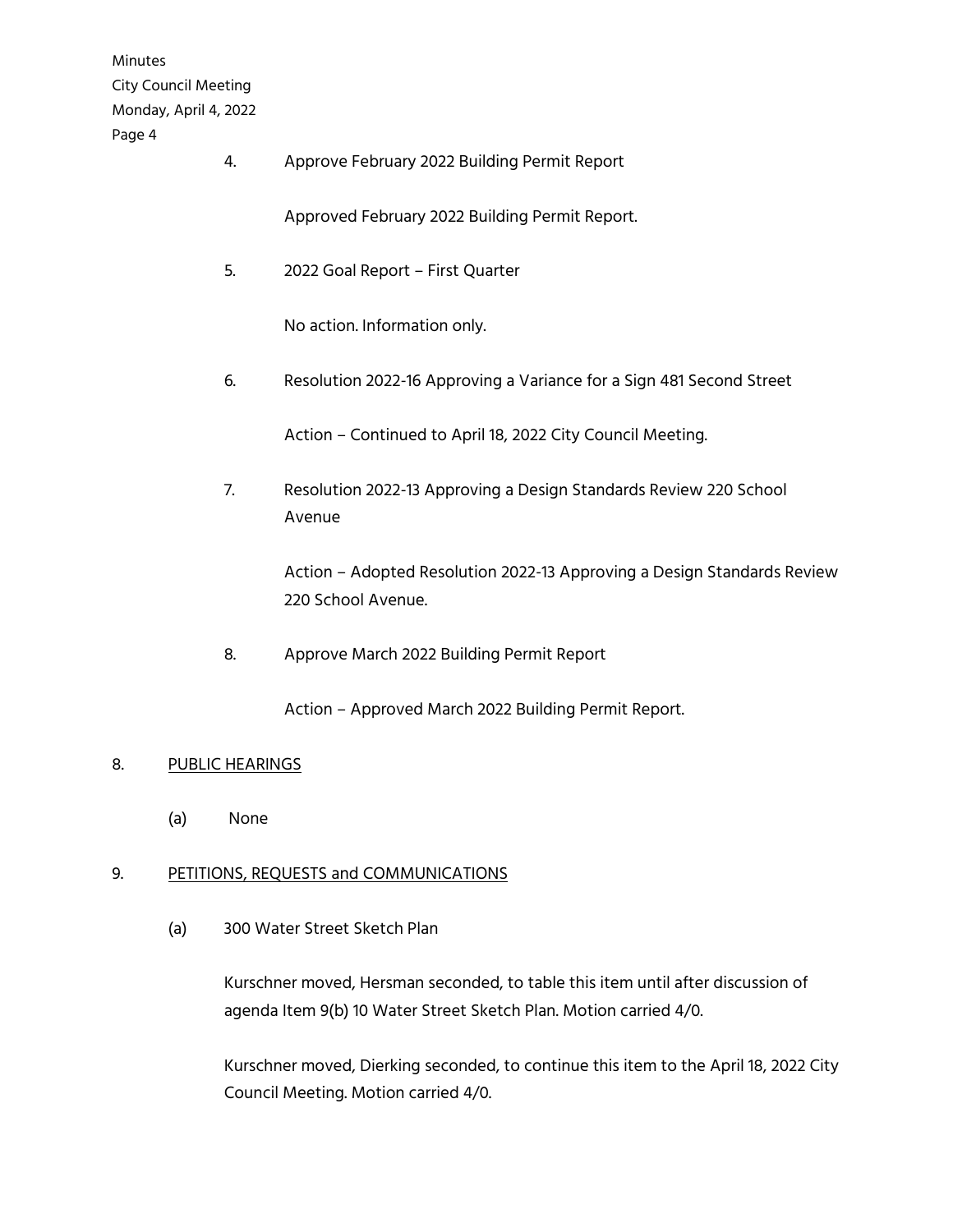Minutes City Council Meeting Monday, April 4, 2022 Page 5

(b) 10 Water Street Sketch Plan

Councilmember Kurschner recused himself.

Dale Kurschner, 221 Third Street, Applicant, addressed the Council.

Michel Gabbud, Lacrosse, Wisconsin ,Consultant, addressed the Council.

The Council provided the applicant with feedback. No action.

Councilmember Kurschner rejoined the meeting.

(c) 2020 and 2021 Parking Lot Maintenance and Parking Impact Fee Changes

Acting Mayor Caron recused herself from the parking lot maintenance discussion on this item.

Kurschner moved, Hersman seconded, to appoint Councilmember Dierking as Acting Mayor. Motion carried 3/0.

Kurschner moved, Hersman seconded, to Approve Resolution 2022-14 updating the 2022 fee schedule for parking lot maintenance excursion boat permits and eliminating the parking impact fee outdoor seating charge with language added as discussed. Motion carried 3/0.

Acting Mayor Caron rejoined the meeting.

#### 10. ORDINANCES and RESOLUTIONS

(a) None

#### 11. REPORTS of OFFICERS, BOARDS, and COMMITTEES

(a) Commission Appointments

Acting Mayor Caron recused herself.